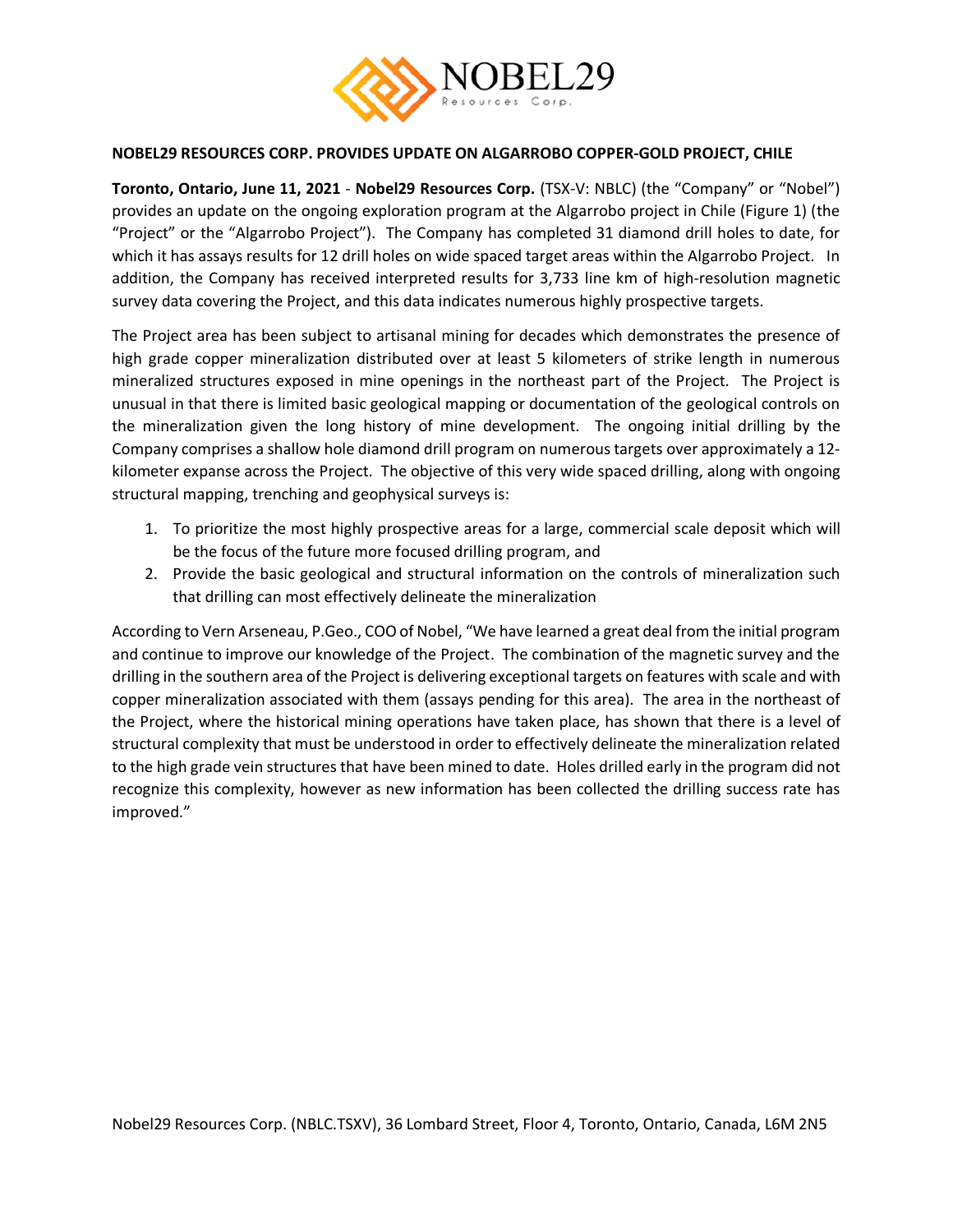



**Figure 1: Location of the Algarrobo IOCG Project.**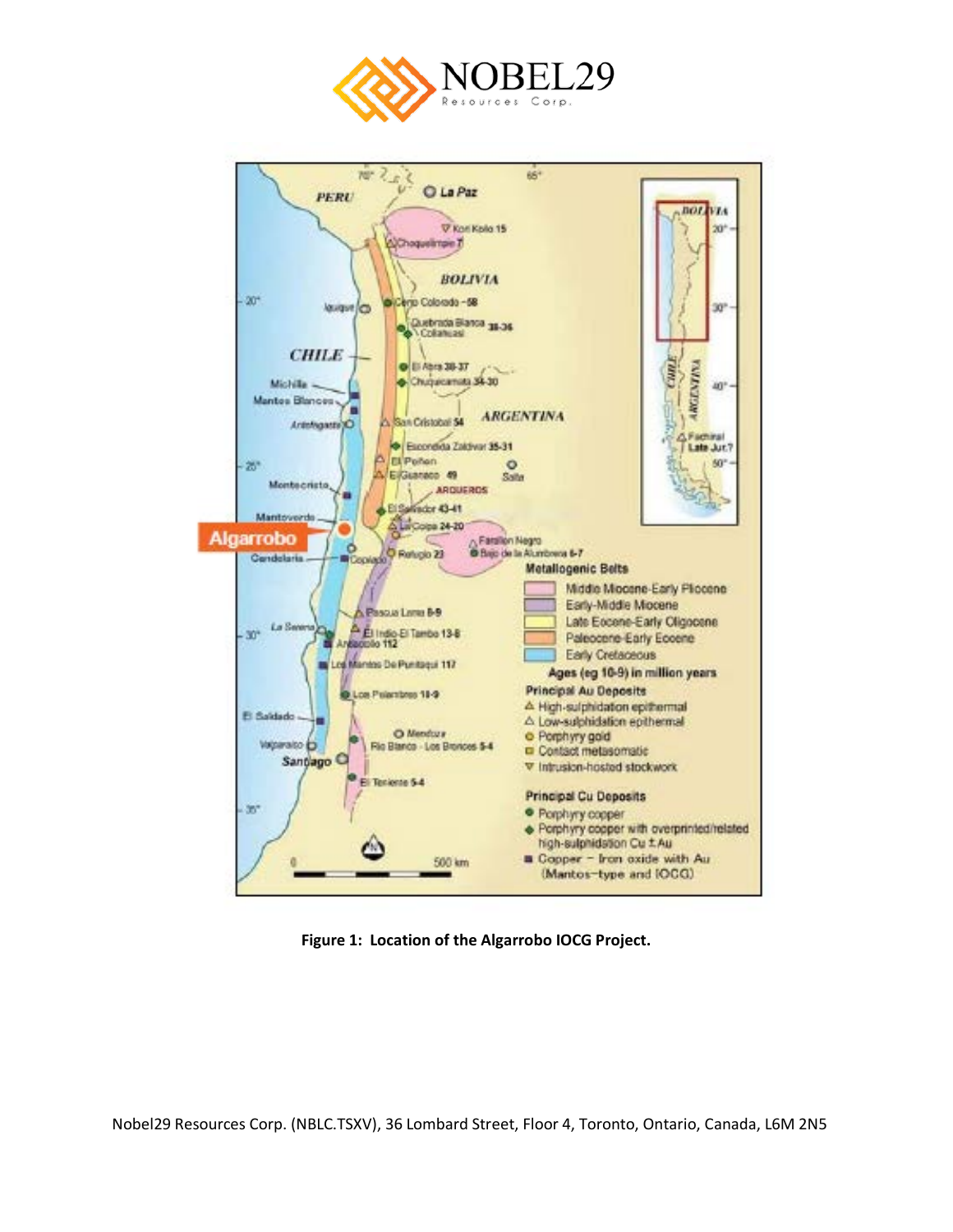

# **Program Summary**

Copper mineralization has been intersected at shallow depths on various mineralized structures extending over approximately 12 km across the Project (Figure 2). Intervals for which the Company has assays generally range from 1.5 to 3.5 meters thick, however assays are still pending for the holes drilled later in the program. To date, drilling has targeted previously known mineralized structures and work has not been directed towards the larger scale deposit model pending completion of the magnetic survey. Mineralized intercepts for which assays have been received are listed below. A detailed table with locations is included at the end of the release. Assays are pending for numerous mineralized intercepts and will be reported when received.

| Hole      | Depth            | Grade                    | <b>Structure</b>  |  |  |  |
|-----------|------------------|--------------------------|-------------------|--|--|--|
| ALG21-015 | 38.5m            | 3.5m@2.73%Cu             | <b>Ruben Vein</b> |  |  |  |
| ALG21-016 | 111.0m           | 2.5m@1%Cu                |                   |  |  |  |
| ALG21-022 | 123.9m           | 0.5 <sub>m@1.1%</sub> Cu | <b>NN Vein</b>    |  |  |  |
| ALG21-002 | 3.2 <sub>m</sub> | 1m@2.91%Cu               |                   |  |  |  |
| ALG21-004 | 35.5m            | 2m@1.28%Cu               | <b>MM Vein</b>    |  |  |  |
| ALG21-018 | 18.5m            | 3.5m@1.65%Cu             |                   |  |  |  |
| ALG21-021 | 121.2m           | 1m@1.26%Cu               |                   |  |  |  |
| ALG21-006 | 24.8m            | 1.7m@2.73%Cu             | Descubridora Vein |  |  |  |
| ALG21-005 | 49.0m            | 3.2m@3%Cu                | Gruesa Vein       |  |  |  |

Drill core is logged in the Company core facility and descriptions entered into a data base. See below for a detailed description of the sampling procedure.

#### **Magnetometer Survey**

The detailed magnetic survey was done on 20 meter line spacing over the Project (Figure 2) totaling 3,733 line kilometers of survey with continuous data collection. The magnetic data clearly maps the known mineralized structures and highlights a number of unexposed structures as well. In addition, the extension of the structures is clearly projected under the sand cover into the core of the Project to the southwest where there is no bedrock exposure. Most importantly, the magnetic survey has identified several features with 1-3 kilometer dimensions that have copper mineralization identified within them and represent potential targets for larger scale deposits. Specifically, there is a large central feature from which the main mineralized structures appear to radiate outwards from in the center of the Project area (Figure 2). This area is completely sand covered. The best mineralization in the recent reconnaissance drilling (assays pending) occurs in the south in a new discovery called Gloria in an area well removed from the main historical mining area in the northeast.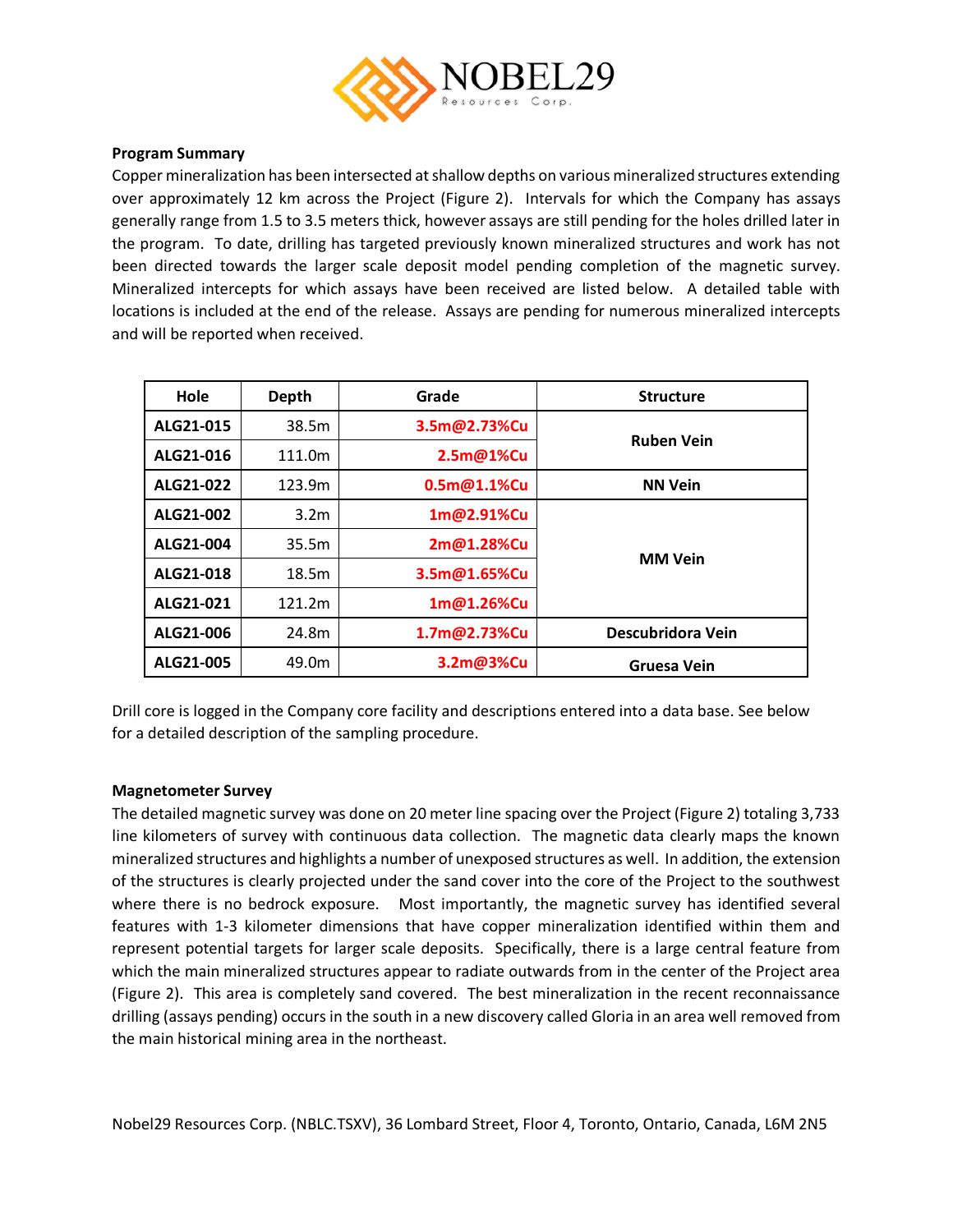



**Figure 2: Magnetic survey coverage of the Algarrobo Project**

The red dots denote areas that have been drilled by the Company as part of the reconnaissance program. Assays for most of this drilling remains pending and the Company will disclose the results when they are received. The northeast mineralized trend is the area in which the numerous artisanal mines have been developed for over a century extending along 6 kilometers strike. Two magnetic features at the south end of this trend and one near the Gruesa Veins are in areas covered by sand and will be covered by further geophysical surveys including gravity and induced polarization (IP). The newly discovered southern mineralized trend in the Gloria area strikes to the northwest. This area is also primarily sand covered with some outcrop exposures and unexplored except for some limited trenching. High grade mineralization has been identified by the current program. The two mineralized trends appear to radiate out from the major magnetic feature in the center of the property, located in an area with complete sand cover. This feature is up to 3 kilometers wide and will be an important large scale target. The Alicia target on the flank of this feature is a zone where a number of the historically worked structures intersect each other and will also be drilled in the near future. The magnetic survey was conducted using a GSM-19W walking magnetometer with internal GPS which records data continuously. A GSM-19 v 6.0 was used for the base station to enable corrections.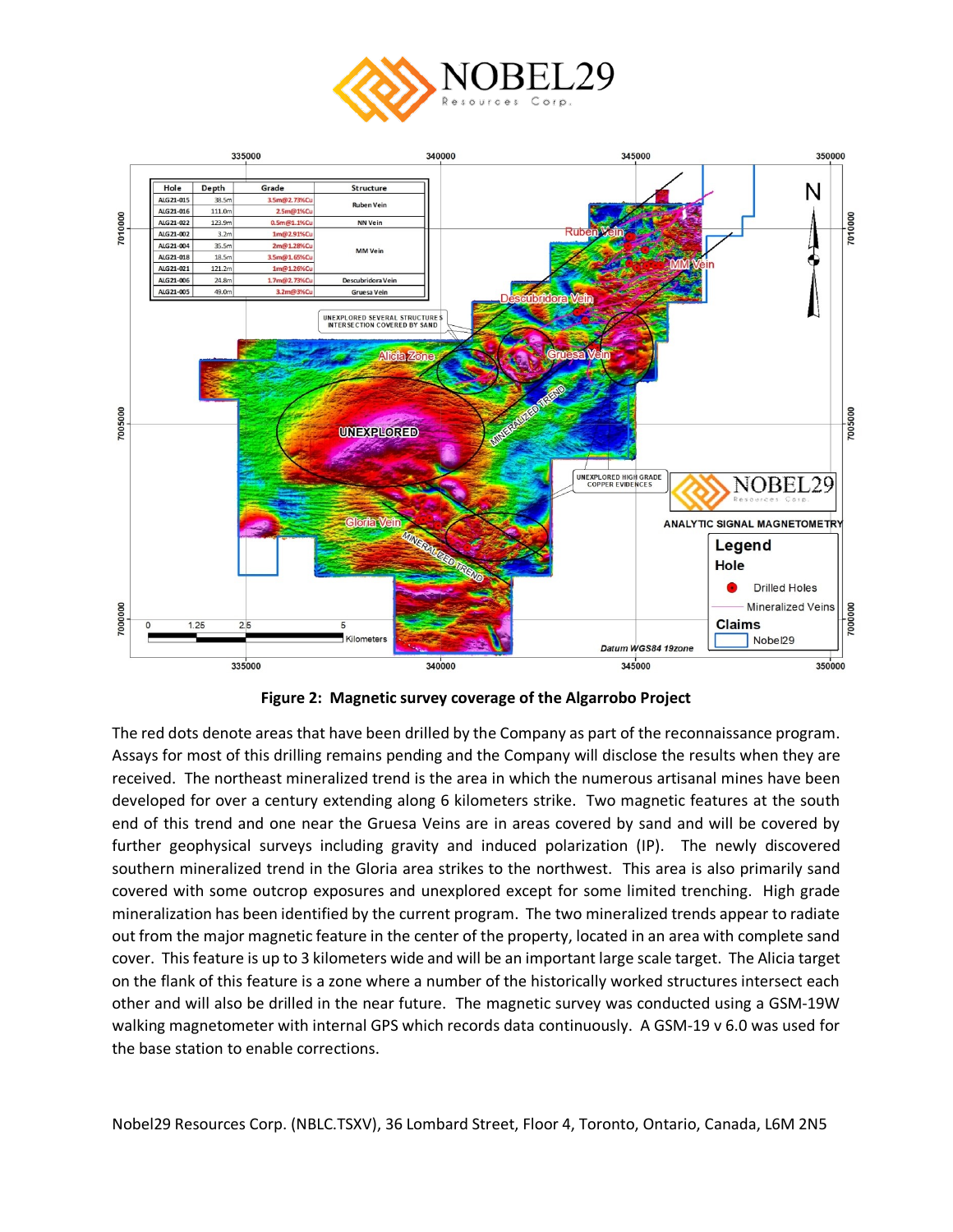

Mineralization has been discovered in shallow drill holes at several sites in the Gloria area in the southern part of the Project (Figure 2 and 3). This area is approximately 6 kilometers southeast of the nearest mine workings and the structural controls appear to strike approximately perpendicular to the area with the workings in the northeast. The two mineralized trends appear to intersect within the large magnetic feature in the center of the Project. This feature is completely covered by sand and has never been explored.

David Gower, P.Geo., CEO of Nobel stated, "We are incredibly excited by the potential we see on this Project for a major discovery. There is widespread, high grade copper mineralization well documented across kilometers of structures. With the first reconnaissance programs we have identified a new mineralized trend. We are seeing very interesting features in the magnetic survey data which has only been completed for a few days. The detailed analysis of this important survey data will further enhance our ability to effectively explore the Project. Clearly, there are large, well defined features that are spatially associated with copper mineralization for priority follow up. The next phase of the program will focus on refining the targeting of these larger scale features using IP and/or gravity techniques along with trenching where applicable, in advance of diamond drilling to potentially identify a large mineralized system."



**Figure 3**: **Strongly mineralized intercepts from the newly discovered Gloria mineralized trend (assays pending)**

Nobel29 Resources Corp. (NBLC.TSXV), 36 Lombard Street, Floor 4, Toronto, Ontario, Canada, L6M 2N5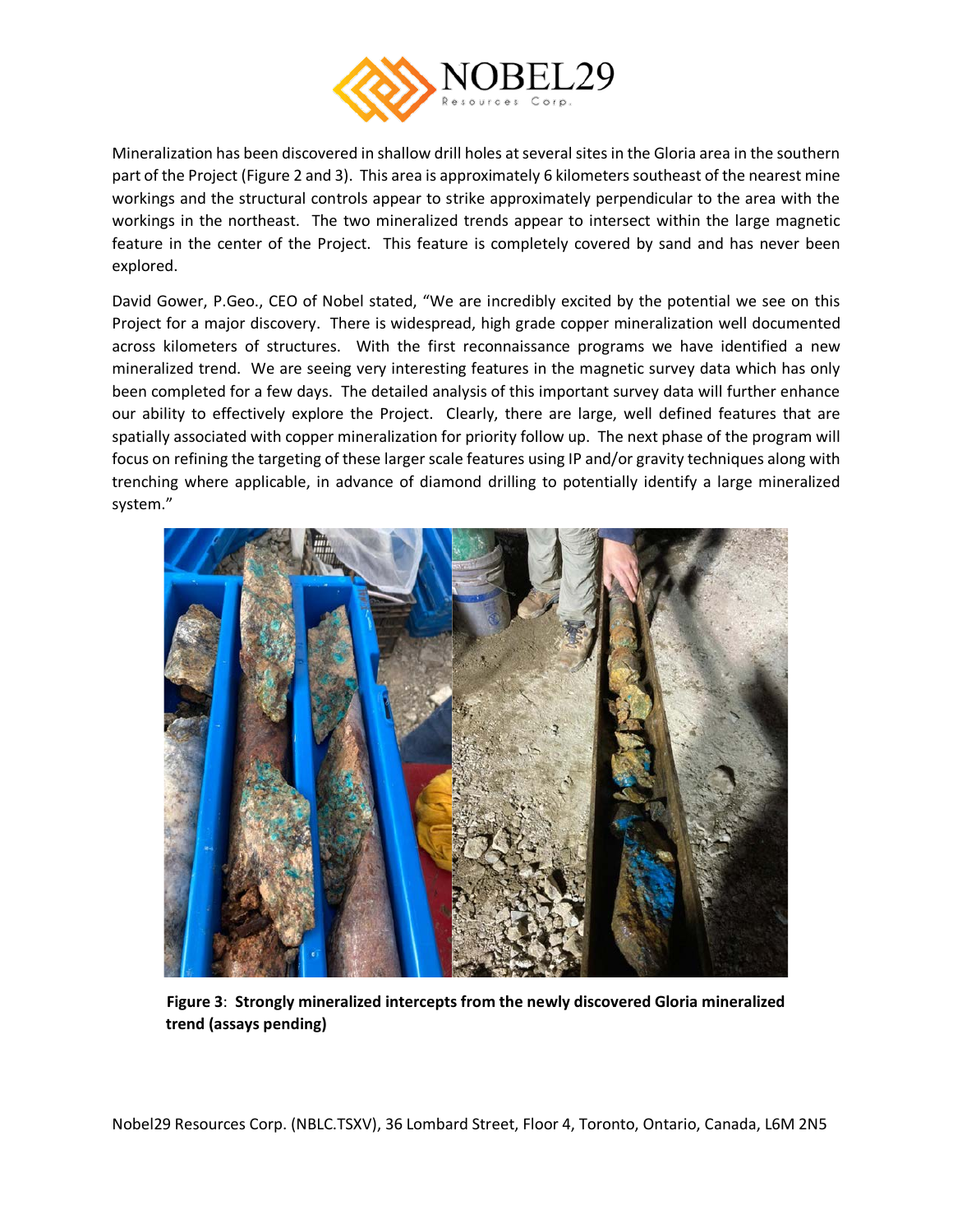

# **Sampling Protocol**

Sampling is conducted in a manner that will allow reasonable averaging and statistical analysis of the data for resource estimation. Standards, blanks and duplicate samples, are used to maintain quality control and to verify laboratory procedures.

- Samples were collected using a standard 0.5m to 1m sample length in the main mineralized zones and a 1m to 2m length in the surrounding rocks or in other minor intervals of alteration and/or mineralization. Shorter sample lengths were avoided whenever was possible.
- Core samples were split along the core axis using an electric rock saw, by the Company's trained technicians, prior to sampling the core is logged and a high-resolution photographic record was taken for the files.
- One standard sample was inserted for each 20 core samples and one coarse blank, one fine blank and one internal duplicate sample were included each 50 core samples for QA/QC control.
- In order to meet 43-101 security standards in Canada, the samples were placed in rice bags and sealed with numbered security tags on site and then shipped to the laboratory facilities by truck by company personnel. The custody and transfer of samples was always the responsibility of company personnel.

# **Laboratory Analysis**

All analyses of the samples were carried out by ALS Limited, an independent laboratory with all regulatory documents and certifications approved and up to date. The sample prep facilities are based in Copiapo, 90 km far from the project.

The analysis package chosen, for Au, Cu and Co, and a multielements, trace level method are as follows:

| <b>ALS CODE</b> | <b>Lower Limit</b> | <b>Upper limit</b> | <b>Description</b> | <b>INSTRUMENT</b>                     |  |  |  |
|-----------------|--------------------|--------------------|--------------------|---------------------------------------|--|--|--|
|                 | <b>Detection</b>   | <b>Detection</b>   |                    |                                       |  |  |  |
| $Au-AA23:$      | $0.005$ ppm        | 10 ppm             | Fire Assay         | <b>Atomic Absorption Spectroscopy</b> |  |  |  |
| $Cu-AA62$       | 0.001%             | 40 %               | Four Acid          | <b>Atomic Absorption Spectroscopy</b> |  |  |  |
| Co-AA62         | 0.001%             | 20 %               | Four Acid          | <b>Atomic Absorption Spectroscopy</b> |  |  |  |
| ME-ICP61        |                    |                    | Four Acid          | <b>Atomic Emission Spectroscopy</b>   |  |  |  |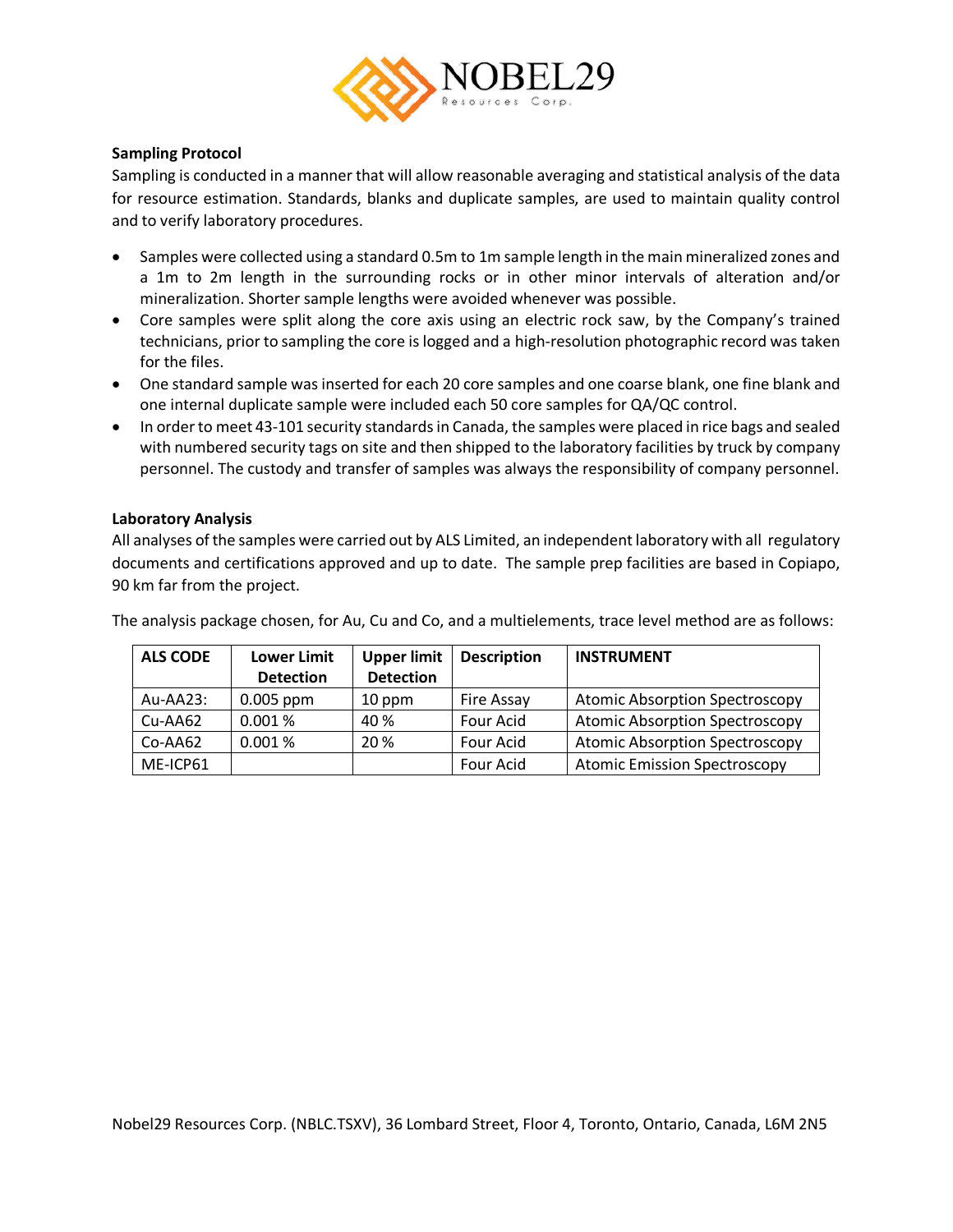

#### **Drill Hole Data Table**

| <b>ALGARROBO PROJECT</b> |                                  |                  |                           |                         |       |              |                          |                |                |                                |                            |                |               |                |
|--------------------------|----------------------------------|------------------|---------------------------|-------------------------|-------|--------------|--------------------------|----------------|----------------|--------------------------------|----------------------------|----------------|---------------|----------------|
| <b>Drill Hole Data</b>   |                                  |                  |                           |                         |       |              |                          |                |                |                                |                            |                |               |                |
| Holes                    | <b>Northing</b><br><b>WGS 84</b> | Easting<br>WGS84 | Elevation<br><b>MAMSL</b> | Azimut Dip Depth<br>(°) | (°)   | (m)          | <b>Main Structure</b>    | From<br>(m)    | To<br>(m)      | Interval<br>(m)                | <b>Best Cu</b><br>Interval | Gold<br>(g/Tn) | Copper (%)    | Cobalt (%)     |
| ALG21-002                | 345397                           | 7009105          | 1155                      | 135                     | -45   | 140.7        | <b>MM VEIN</b>           | 3.2            | 4.2            | $\mathbf{1}$                   |                            | 0.168          | 2.911         | 0.021          |
|                          |                                  |                  |                           |                         |       |              |                          | 88.3           | 89.3           | $\mathbf{1}$                   |                            | 0.067          | 1.182         | 0.023          |
| ALG21-004                | 345284                           | 7009052          | 1125                      | 145                     | $-45$ | 53.55        | <b>MM VEIN</b>           | 24.7           | 25.5           | 0.8                            |                            | 0.017          | 0.659         | 0.012          |
|                          |                                  |                  |                           |                         |       |              |                          | 35.5           | 36.5           | $\mathbf{1}$                   | 2m@1.28%Cu                 | 0.361          | 1.788         | 0.05           |
|                          |                                  |                  |                           |                         |       |              |                          | 36.5           | 37.5           | $\mathbf{1}$                   |                            | 0.036          | 0.78          | 0.053          |
| ALG21-005                | 343881                           | 7007009          | 950                       | 180                     | $-45$ | 100.7        | <b>GRUESA VEIN</b>       | 49             | 50             | $1\,$                          |                            | 0.337          | 7.904         | 0.195          |
|                          |                                  |                  |                           |                         |       |              |                          | 50             | 51             | $\mathbf{1}$                   | 3.2m@3%Cu                  | 0.179          | 0.47          | 0.094          |
|                          |                                  |                  |                           |                         |       |              |                          | 51             | 52.2           | 1.2                            |                            | 0.076          | 0.59          | 0.117          |
|                          |                                  |                  |                           |                         |       |              |                          | 52.2           | 53.2           | $\mathbf{1}$                   |                            | 0.008          | 0.116         | 0.102          |
| ALG21-006                | 343628                           | 7007941          | 930                       | 220                     | $-45$ | 48.1         | <b>DESCUBRIDORA VEIN</b> | 24.80          | 25.50          | 0.7                            | 1.7m@2.73%Cu               | 0.524          | 4.822         | 0.06           |
|                          |                                  |                  |                           |                         |       |              |                          | 25.50          | 26.50          | $\mathbf{1}$                   |                            | 0.95           | 1.264         | 0.059          |
| ALG21-010                | 344236                           | 7007084          | 965                       | 220                     | $-45$ | 120.3        | <b>GRUESA VEIN</b>       |                | 99.50 100.50   | $\mathbf{1}$                   |                            | 0.19           | 0.227         | 0.149          |
|                          |                                  |                  |                           |                         |       |              |                          |                | 100.50 101.50  | $\mathbf{1}$                   |                            | 0.298          | 0.299         | 0.073          |
|                          |                                  |                  |                           |                         |       |              |                          |                | 101.50 102.50  | 1                              |                            | 0.064          | 0.671         | 0.399          |
|                          |                                  |                  |                           |                         |       |              |                          |                | 102.50 103.70  | 1.2                            |                            | 0.041          | 0.369         | 0.321          |
|                          |                                  |                  |                           |                         |       |              |                          | 103.70 104.70  |                | $\mathbf{1}$                   |                            | 0.01           | 0.147         | 0.092          |
| ALG21-012                | 344918                           | 7009797          | 1047                      | 145                     | $-45$ | 39.7         | <b>RUBEN VEIN</b>        |                | 17.10 17.90    | 0.8                            |                            | 0.365          | 0.961         | 0.011          |
|                          |                                  |                  |                           |                         |       |              |                          | 25.00          | 26.00          | $\mathbf{1}$<br>$1.2$          |                            | 0.056          | 1.352         | 0.008          |
|                          |                                  |                  |                           |                         |       |              |                          | 26.00<br>34.80 | 27.20<br>35.60 | 0.8                            |                            | 0.015<br>0.051 | 0.45<br>1.258 | 0.003<br>0.009 |
| ALG21-015                | 344841                           | 7009780          | 1027                      | 150                     | $-45$ | 155.4        | <b>RUBEN VEIN</b>        | 38.50          | 39.50          |                                |                            | 0.019          | 3.521         | 0.01           |
|                          |                                  |                  |                           |                         |       |              |                          | 39.50          | 40.50          | $\overline{1}$                 |                            | 0.055          | 3.779         | 0.003          |
|                          |                                  |                  |                           |                         |       |              |                          | 40.50          | 41.50          | $\overline{1}$<br>$\mathbf{1}$ | 3.5m@2.73%Cu               | 0.637          | 1.802         | 0.01           |
|                          |                                  |                  |                           |                         |       |              |                          | 41.50          | 42.00          | 0.5                            |                            | 1.24           | 0.934         | 0.01           |
| ALG21-016                | 344837                           | 7009810          | 1030                      | 225                     | -45   | 185.7        | <b>RUBEN VEIN</b>        |                | 111.00 112.50  | $1.5\,$                        |                            | 0.01           | 0.205         | 0.003          |
|                          |                                  |                  |                           |                         |       |              |                          |                | 112.50 113.50  | $1.0$                          | 2.5m@1%Cu                  | 0.737          | 2.077         | 0.04           |
| ALG21-018                | 345639                           | 7009067          | 1203                      | 110                     |       | $-45$ 158.75 | MM VEIN                  | 18.50          | 19.70          | 1.2                            |                            | 0.037          | 2.032         | 0.022          |
|                          |                                  |                  |                           |                         |       |              |                          | 19.70          | 21.00          | 1.3                            | 3.5m@1.65%Cu               | 0.77           | 1.436         | 0.004          |
|                          |                                  |                  |                           |                         |       |              |                          | 21.00          | 22.00          | 1.0                            |                            | 0.011          | 1.484         | 0.013          |
| ALG21-020                | 345031                           | 7009005          | 1034                      | 335                     | $-45$ | 120.95       | MM VEIN                  | 64.90          | 65.50          | 0.6                            |                            | 0.229          | 0.151         | 0.072          |
|                          |                                  |                  |                           |                         |       |              |                          | 65.50          | 66.30          | 0.8                            |                            | 0.561          | 0.187         | 0.187          |
|                          |                                  |                  |                           |                         |       |              |                          | 66.30          | 66.90          | 0.6                            |                            | 0.325          | 0.34          | 0.087          |
|                          |                                  |                  |                           |                         |       |              |                          | 66.90          | 67.60          | 0.7                            |                            | 0.467          | 0.605         | 0.169          |
| ALG21-021                | 344843                           | 7009117          | 1010                      | 200                     | $-45$ | 140          | MM VEIN                  |                | 121.20 122.20  | 1.0                            |                            | 0.58           | 1.257         | 0.084          |
| ALG21-022                | 344801                           | 7009564          | 1030                      | 200                     | $-45$ | 142.75       | <b>NN VEIN</b>           | 33.40          | 33.90          | 0.5                            |                            | 0.224          | 0.888         | 0.006          |
|                          |                                  |                  |                           |                         |       |              |                          |                | 123.90 124.40  | 0.5                            |                            | 0.508          | 1.113         | 0.656          |
|                          |                                  |                  |                           |                         |       |              |                          |                | 124.40 124.90  | 0.5                            |                            | 0.0025         | 0.381         | 0.029          |

## **For Further Information Please Contact:**

## **David Gower**

Nobel29 Resources Corp. Telephone: (416) 356-4839 Email: dgower@nobel-resources.com